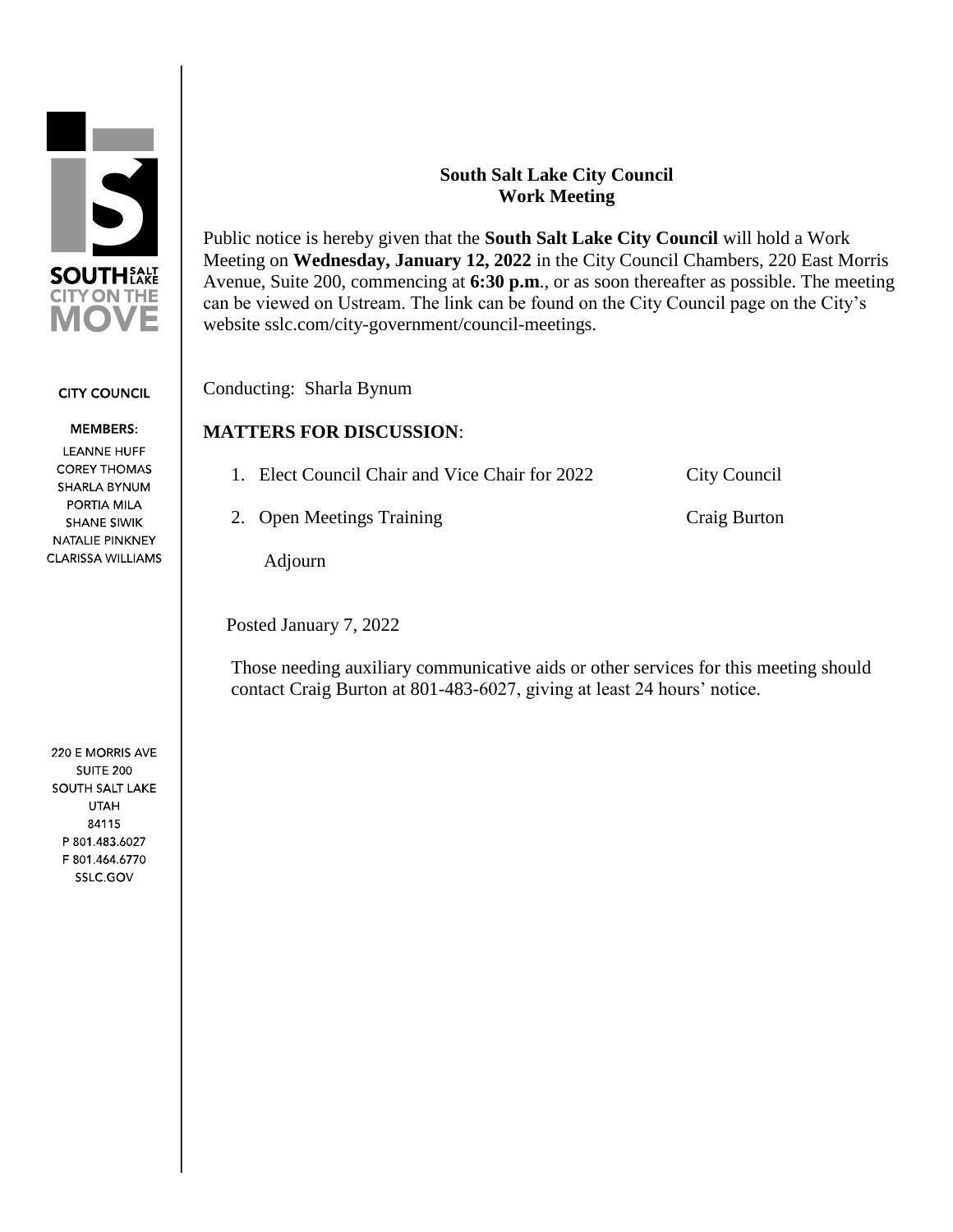#### CITY OF SOUTH SALT LAKE CITY COUNCIL WORK MEETING

**COUNCIL MEETING** 

Wednesday January 12, 2022  $6:30$  p.m.

**CITY OFFICES** 

#### **PRESIDING CONDUCTING**

220 East Morris Avenue #200 South Salt Lake, Utah 84115

Council Chair Sharla Bynum Council Chair Sharla Bynum

#### **COUNCIL MEMBERS PRESENT:**

Sharla Bynum, LeAnne Huff, Portia Mila, Natalie Pinkney (via telephone), Corey Thomas and Clarissa Williams

**COUNCIL MEMBERS EXCUSED: Shane Siwik** 

**STAFF PRESENT:** 

Mavor Cherie Wood Josh Collins, City Attorney Jack Carruth, Police Chief Terry Addison, Fire Chief Randy Sant, Economic Development Consultant Sean Lewis, Deputy Community Development Director Danielle Croyle, Public Information Officer BJ Allen, GIS Specialist/IT Ariel Andrus, Deputy City Recorder

#### **Matters for Discussion**

- 1. Elect Council Chair and Vice Chair for 2022. The City Council selected Sharla Bynum for Chair and Natalie Pinkney for Vice Chair for 2022.
- 2. Open Meetings Training. Deputy City Recorder, Ariel Andrus, presented the open meetings training to the Council. A copy is attached to these minutes and incorporated by this reference.

The meeting adjourned at 6:45 p.m.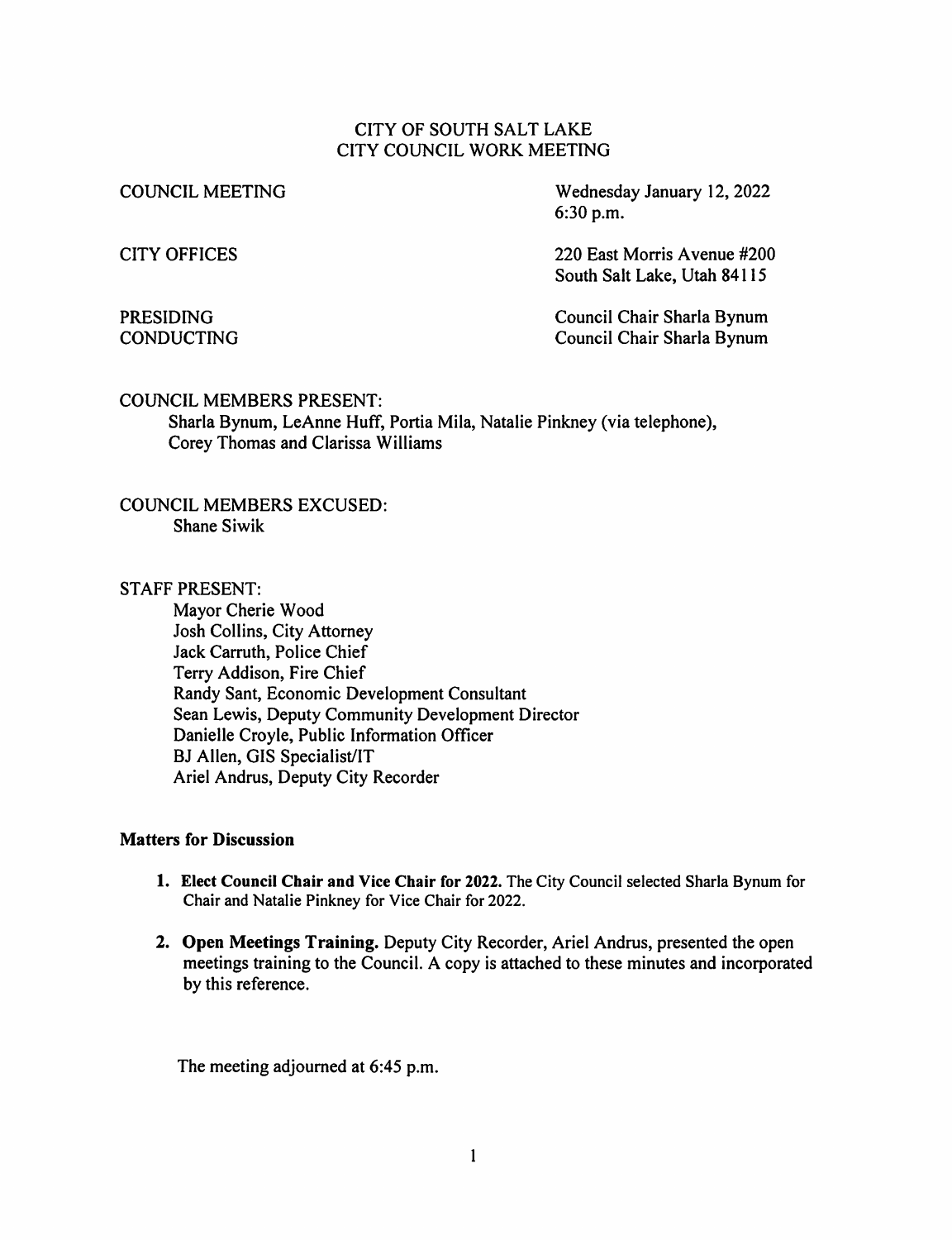/s/ Sharla Bynum Sharla Bynum, Council Chair

Craig D. Burton, City Recorder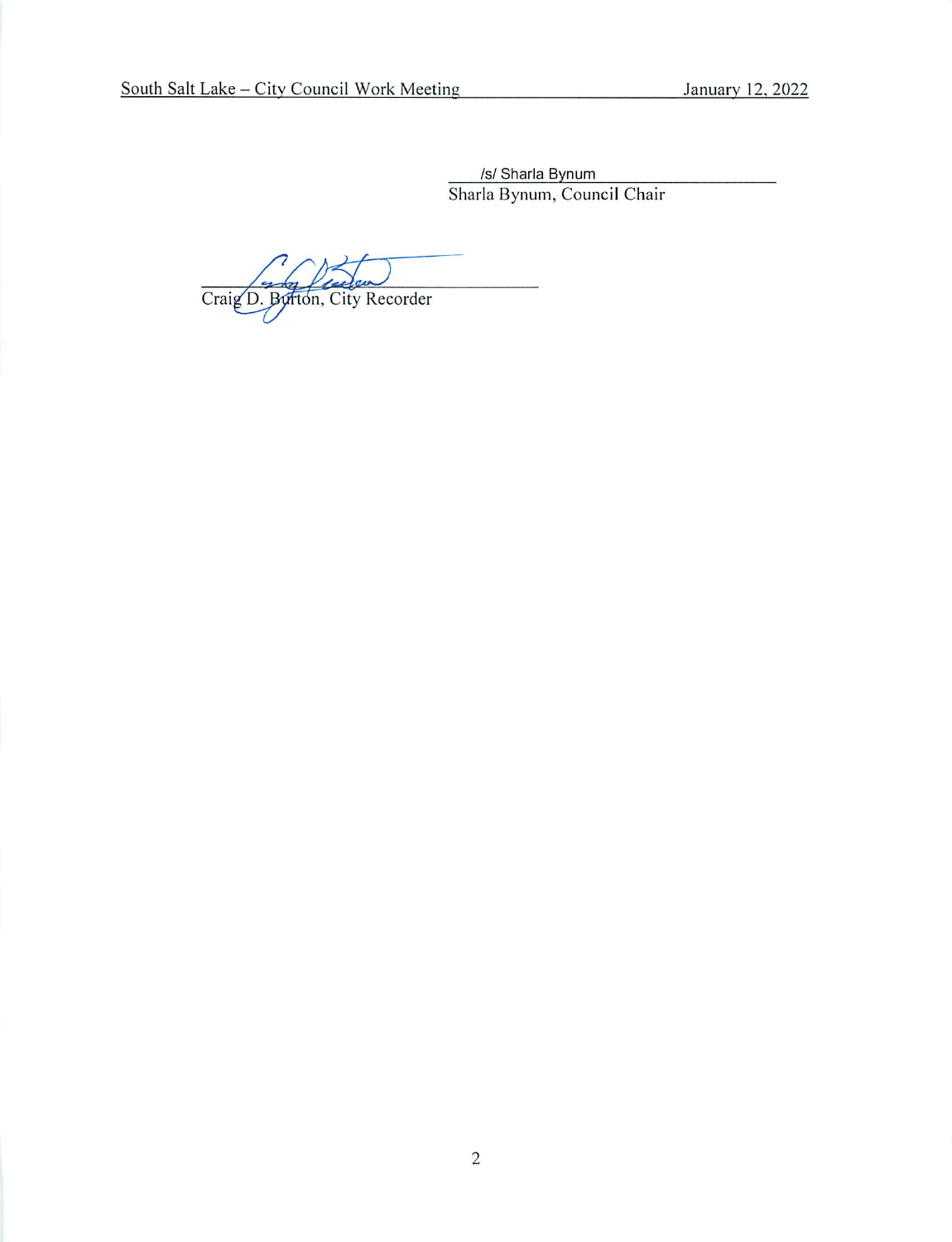12-Jan-22

### **COUNCIL WORK MEETING LIST OF ATTENDEES**

| <b>NAME</b>     | <b>CITY/TOWN</b> | <b>REPRESENTING</b> |
|-----------------|------------------|---------------------|
| $BIII$ Hardesty | CIty Journal     |                     |
|                 |                  |                     |
|                 |                  |                     |
|                 |                  |                     |
|                 |                  |                     |
|                 |                  |                     |
|                 |                  |                     |
|                 |                  |                     |
|                 |                  |                     |
|                 |                  |                     |
|                 |                  |                     |
|                 |                  |                     |
|                 |                  |                     |
|                 |                  |                     |
|                 |                  |                     |
|                 |                  |                     |
|                 |                  |                     |
|                 |                  |                     |
|                 |                  |                     |
|                 |                  |                     |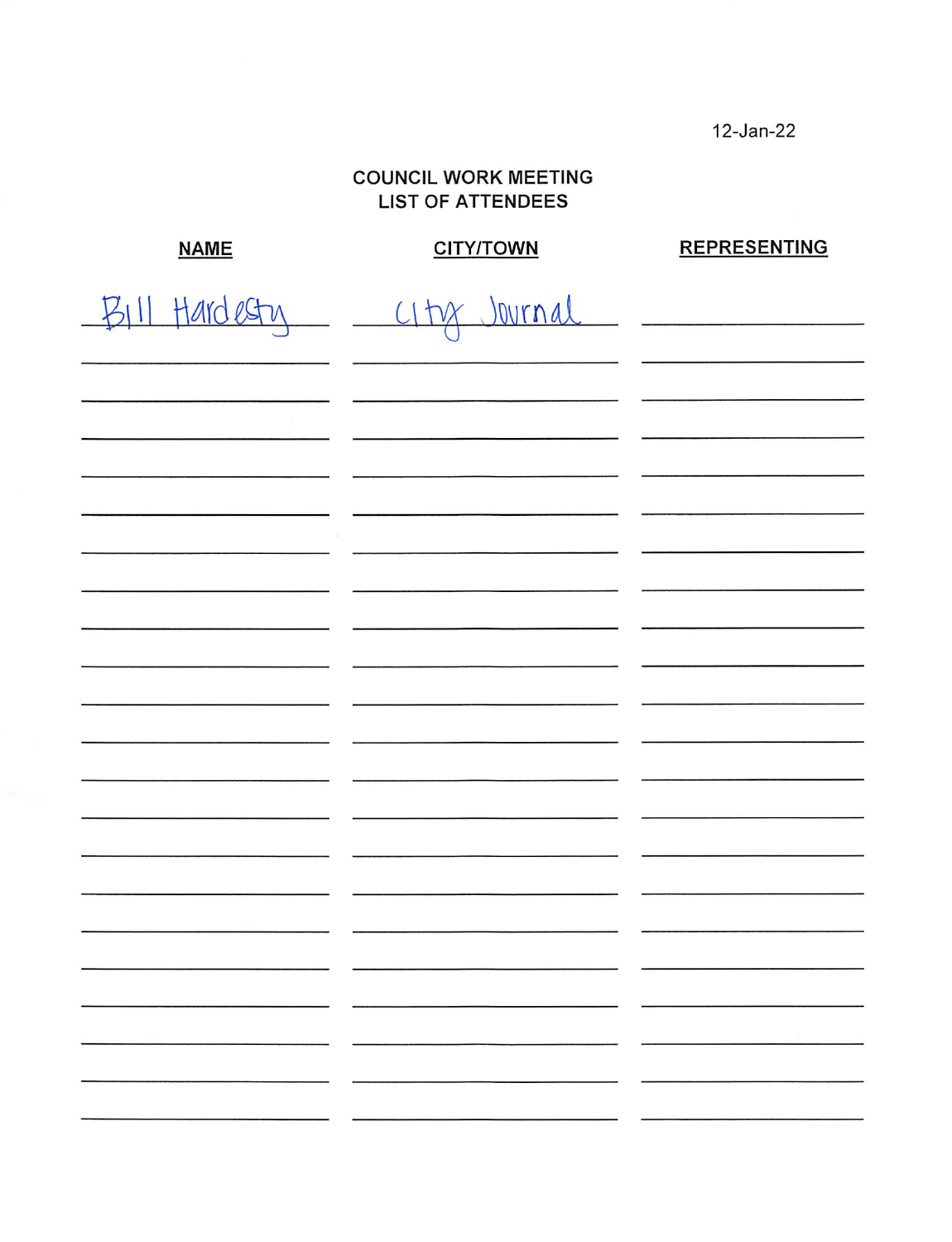# Open and Public Meetings Act UCA Title 52, Chapter 4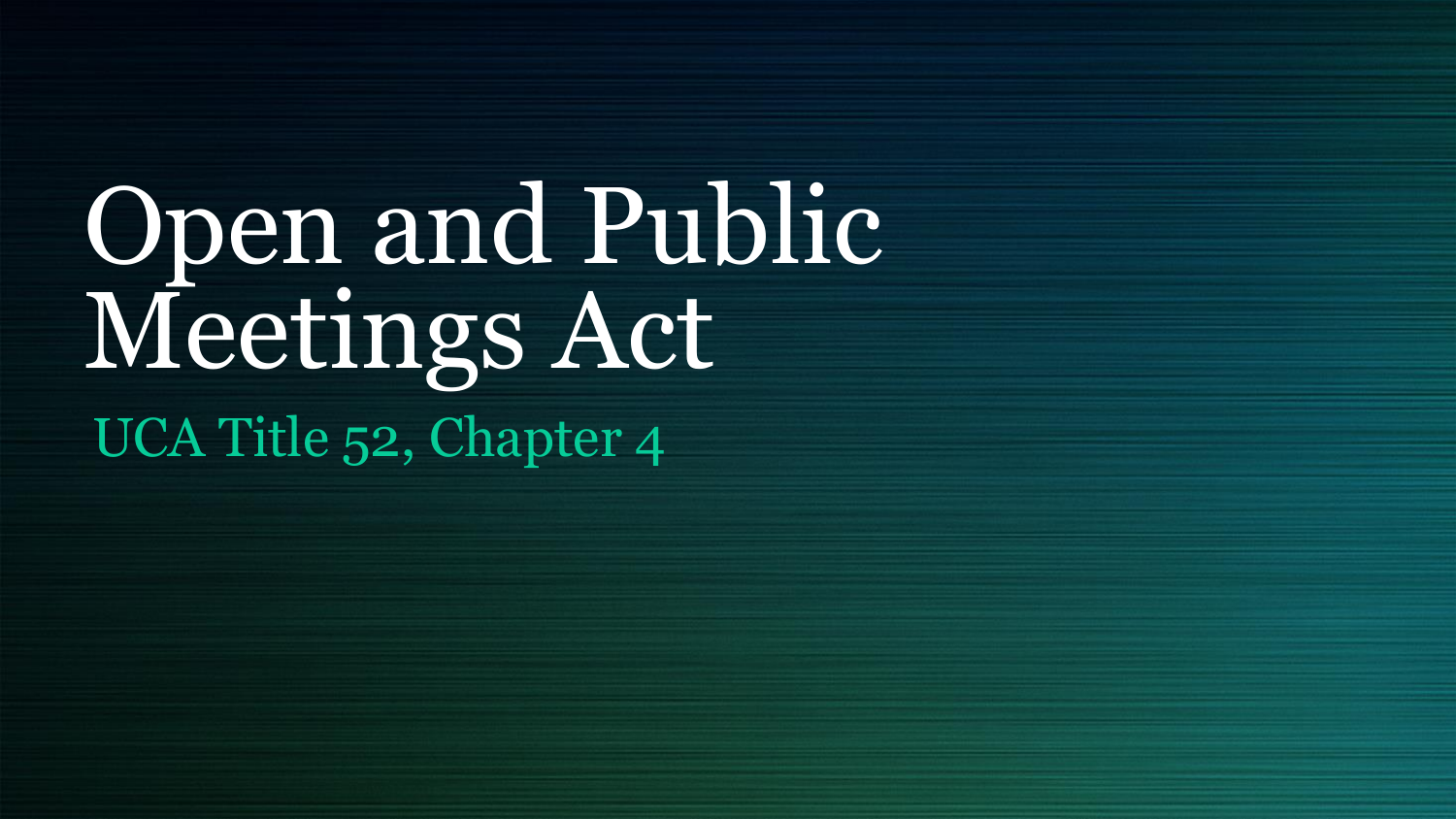Public bodies exist to aid in the conduct of the people's business.

Their actions and deliberations should be taken and conducted openly.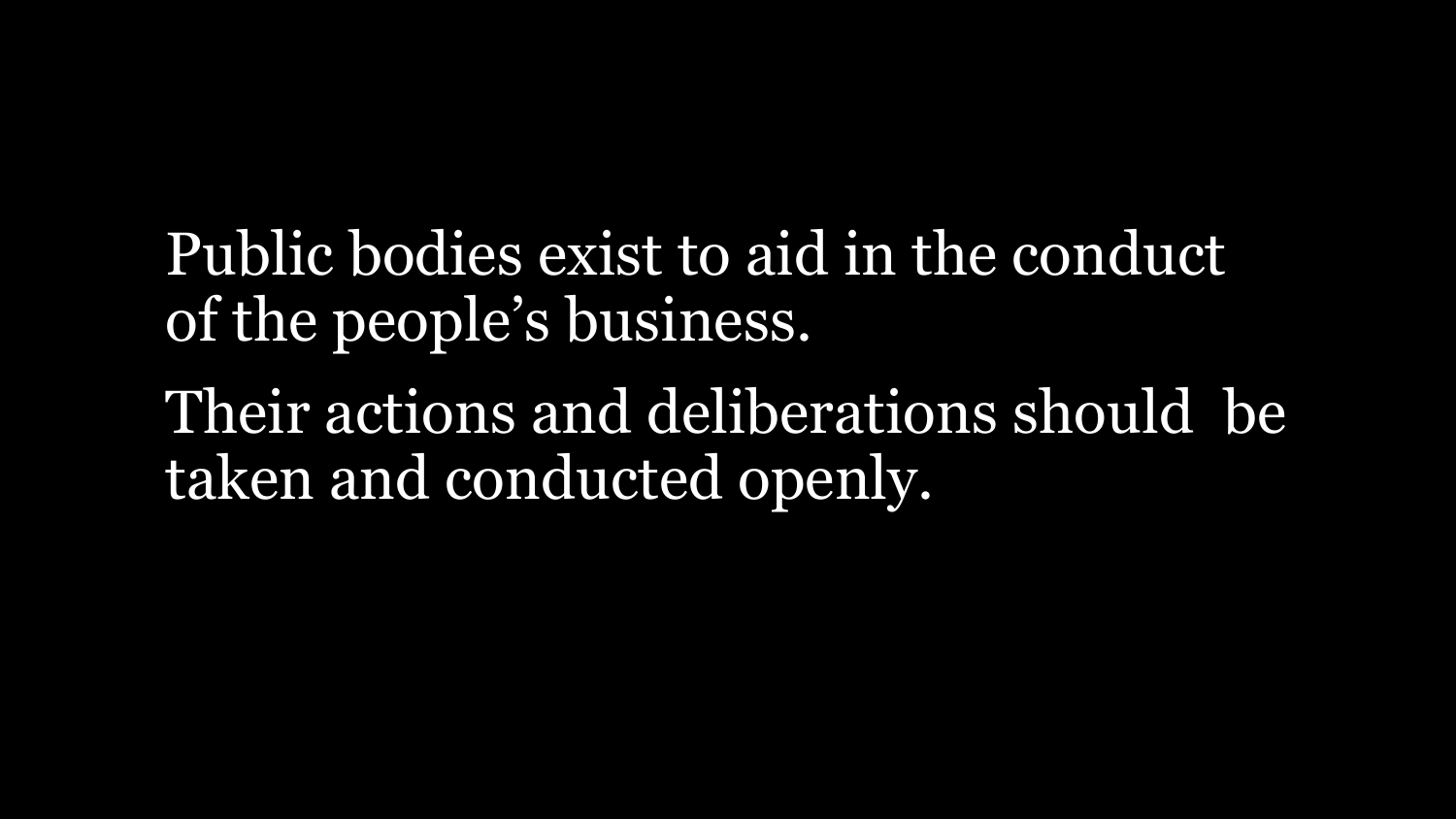### "Meeting" means:

- a) The convening of a public body
- b) With a quorum present
- c) Whether in person or by means of electronic communications
- d) For the purpose of discussing, receive comments from the public about, or acting upon a matter over which the body has jurisdiction or advisory power

"Meeting" does not mean a chance or social gathering.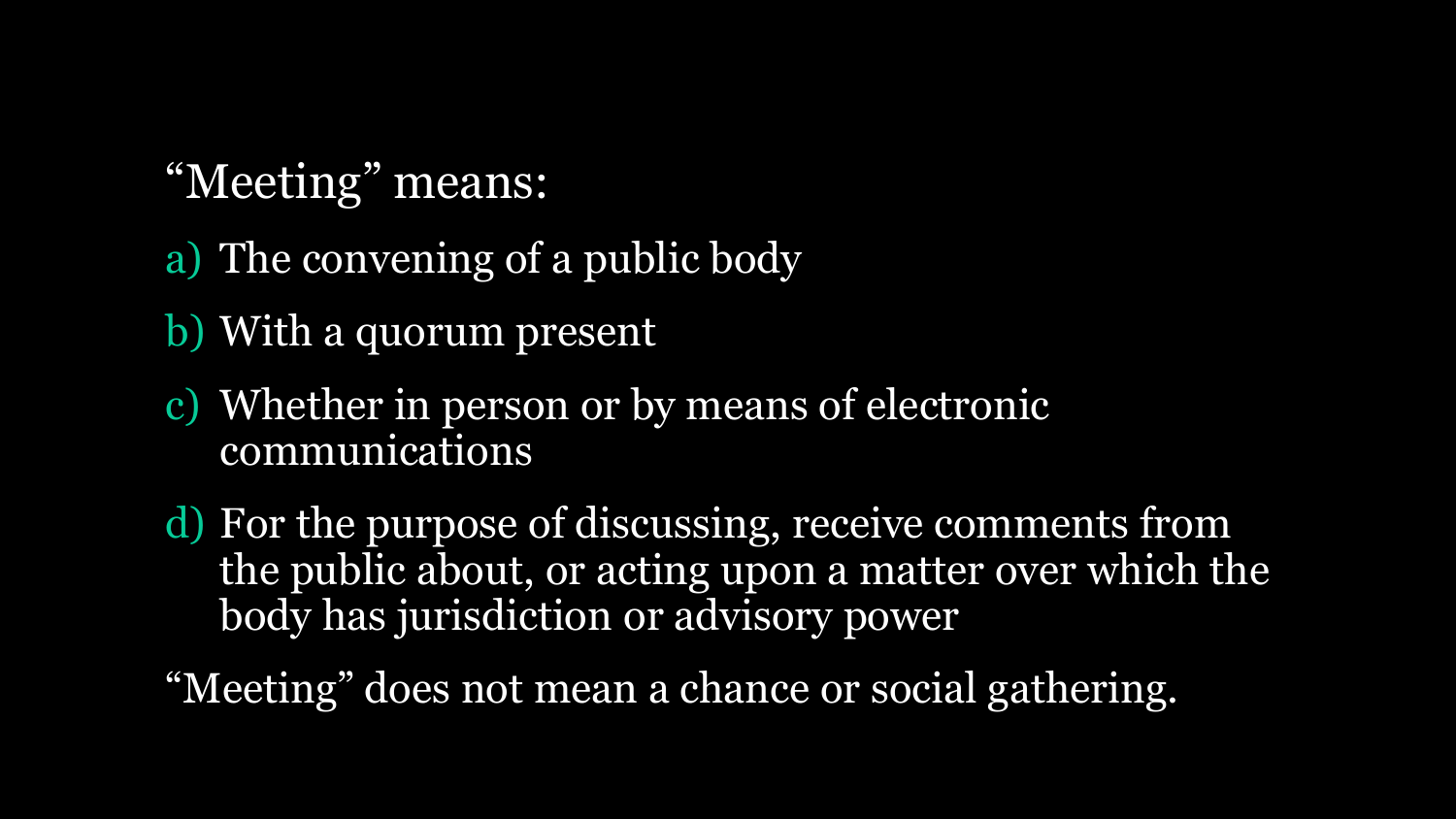"Public body" means any administrative, advisory, executive, or legislative body of the state or its subdivisions that:

- a) Consists of two or more persons
- b) Is created by the Utah Constitution, statute, rule, ordinance, or resolution
- Expends, disburses, or is supported by tax revenue, and:
- d) Is vested with the authority to make decisions regarding the public's business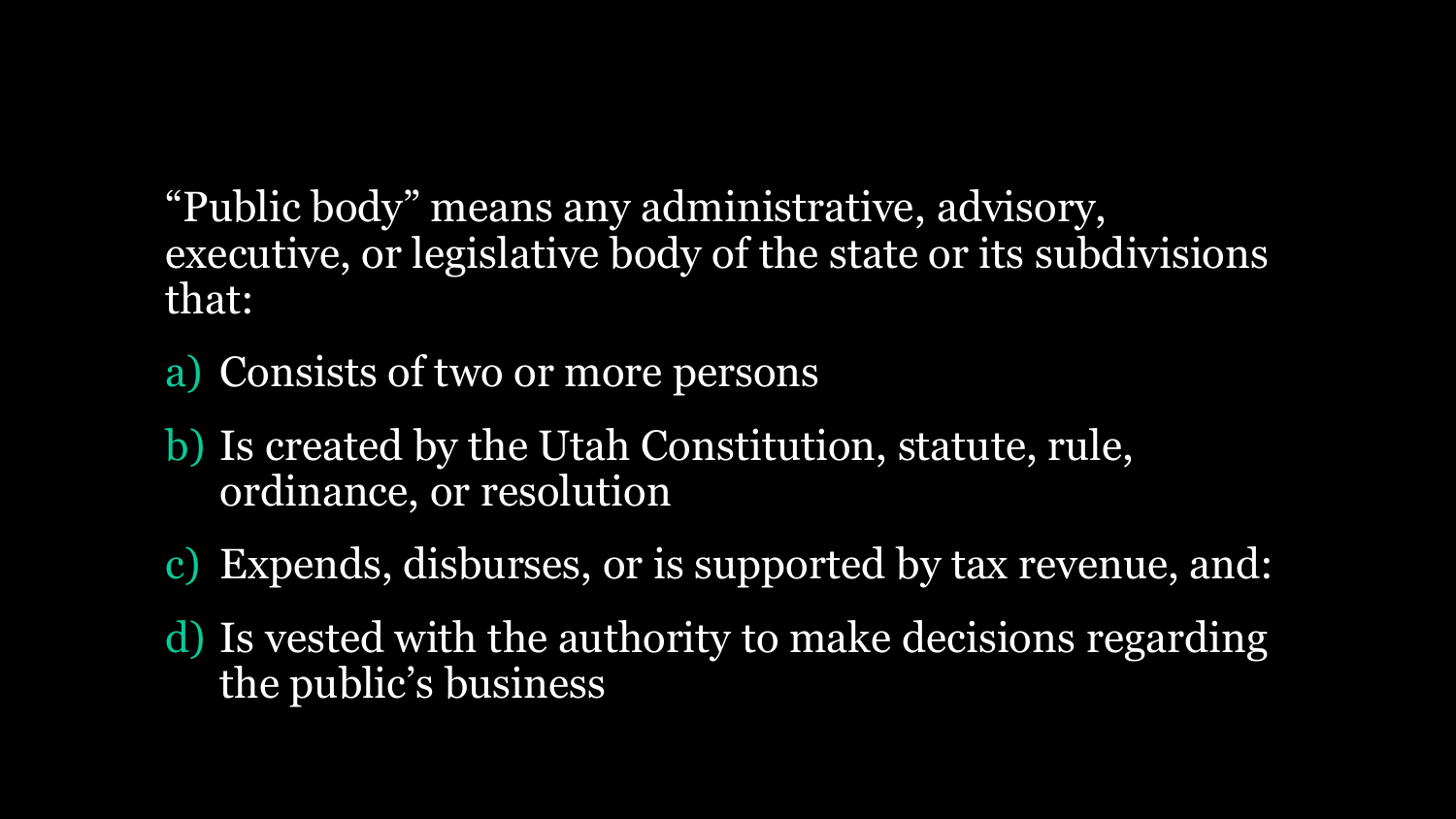# "Quorum" means: A simple majority of the membership of a public body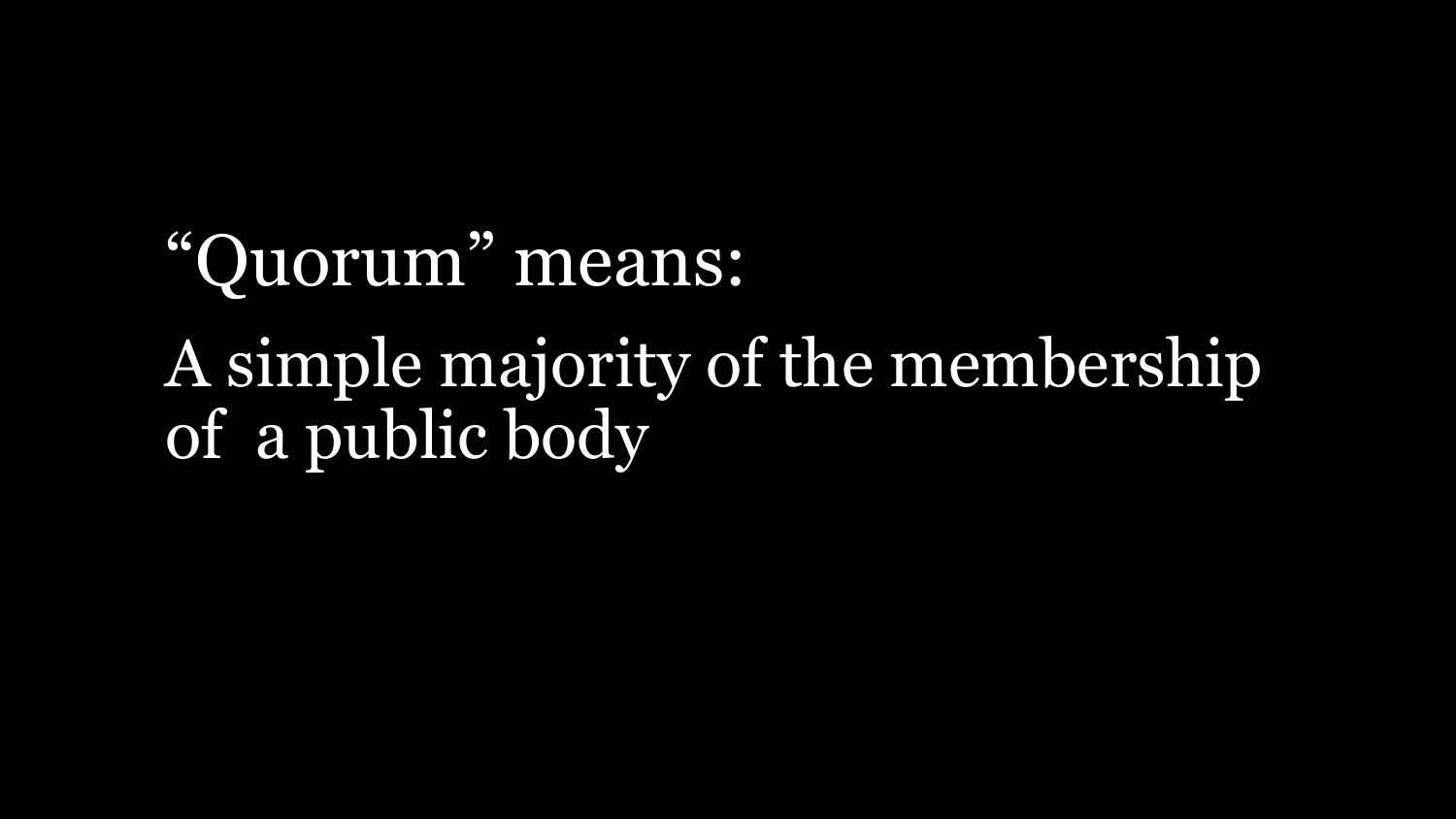## General Rule:

A meeting is open to the public unless closed under Sections 52-4-204, 52-4-205, and 52-4- 206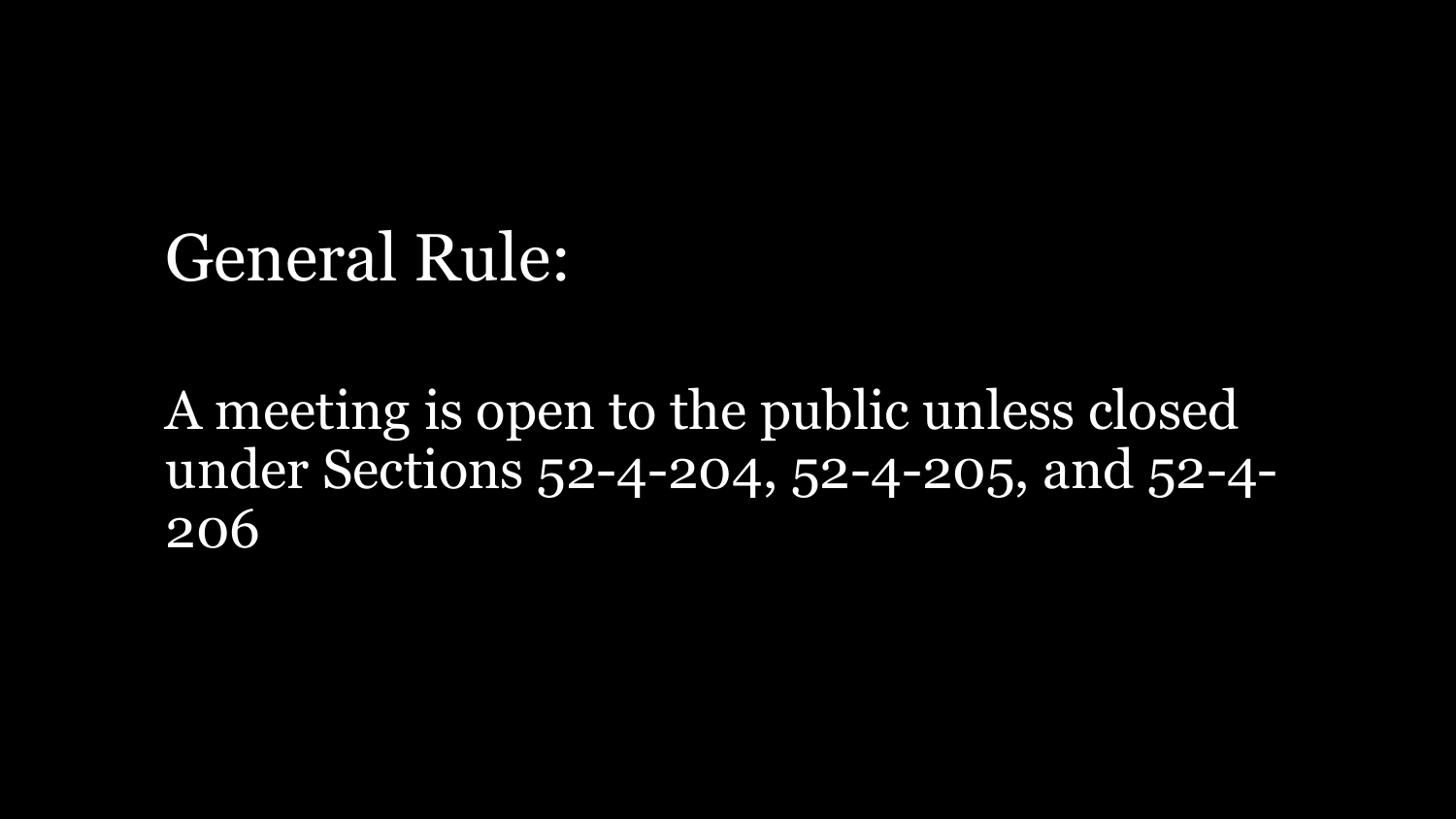- Notice Requirements
- Annual public notice of the date, time, and place of regularly scheduled meetings.
- At least 24 hour public notice of the agenda, date, time, and place of its meetings.
- The 24 hour notice is satisfied by:
	- a) Posting a notice at City Hall, (except for an electronic meeting held without an anchor location)
	- b) Posting online at the Utah Public Notice Website
	- c) Provide notice to at least one newspaper of general circulation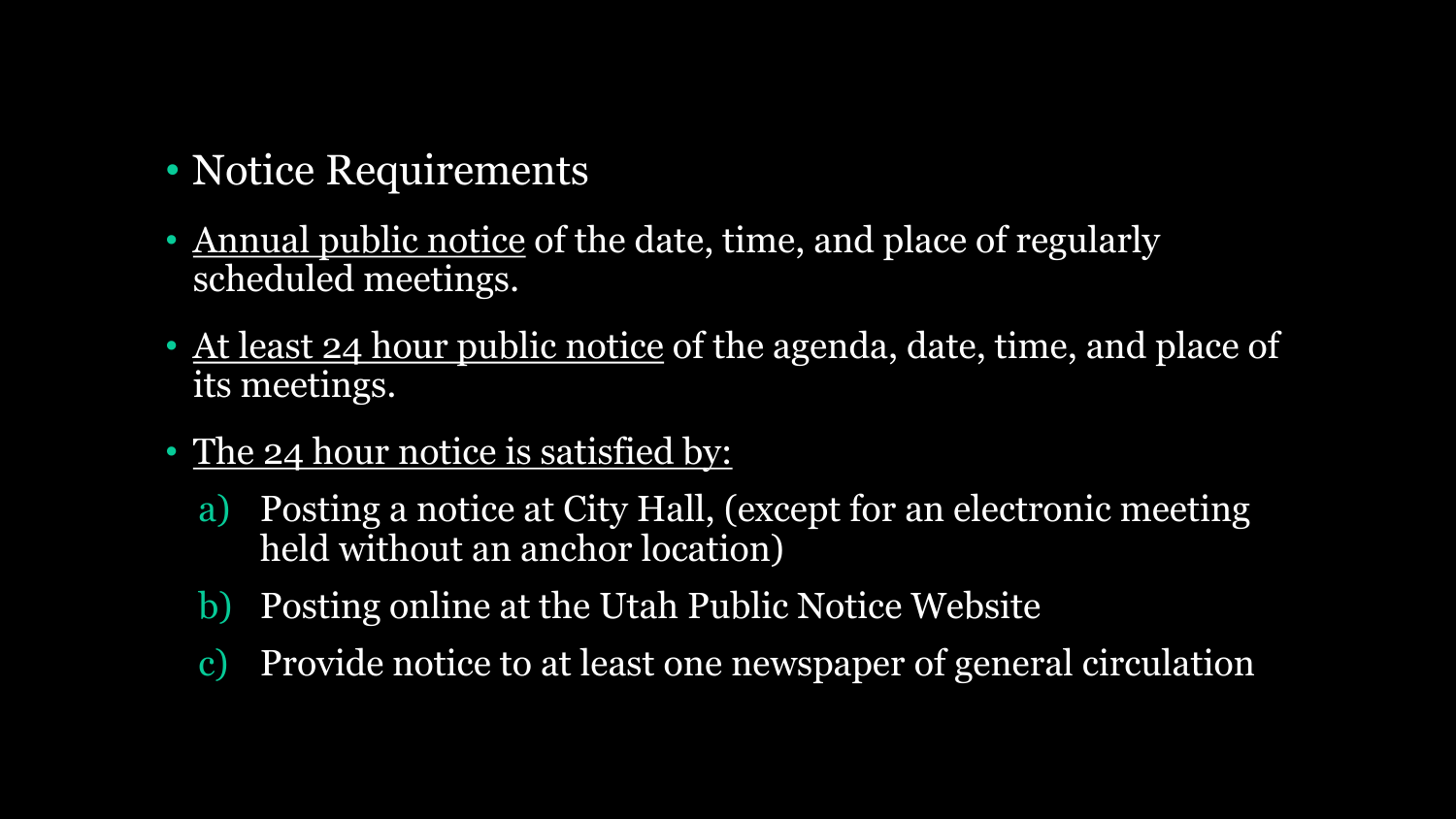### Emergency Meetings

- When due to unforeseen circumstances it is necessary for a public body to hold an emergency meeting to consider matters of an emergency or urgent nature, the notice requirements may be disregarded and the best notice practicable given.
- An Emergency meeting may not be held unless an attempt has been made to notify all of the members of the body and a majority of them approve the meeting.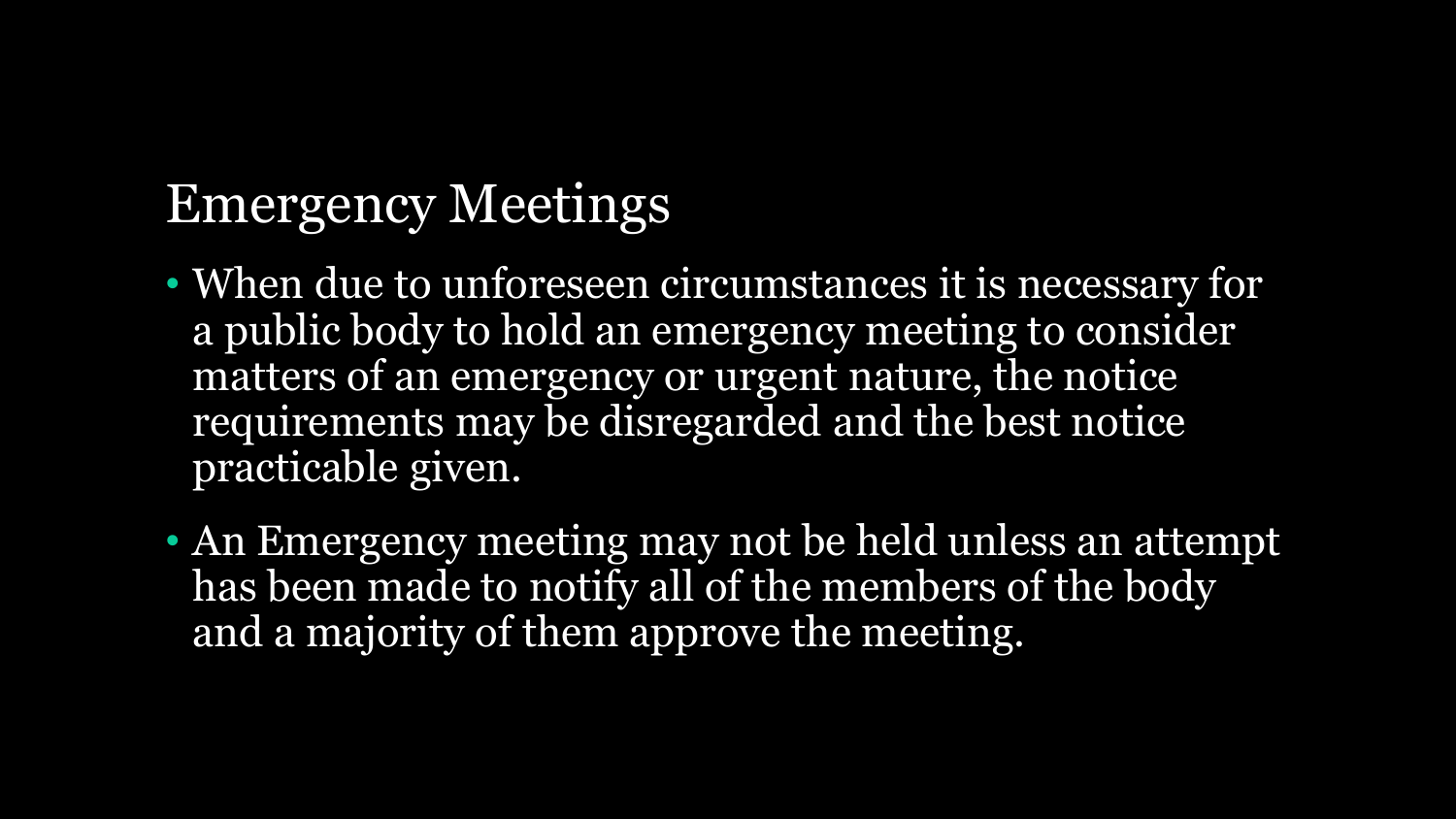### Agenda Requirements

- An agenda shall provide reasonable specificity to notify the public as to the topics to be considered at the meeting.
- Except for emergency meetings, a public body may not take final action on a topic in an open meeting unless the topic is listed under an agenda item and included with the advance public notice.
- A topic raised by the public may be discussed during an open meeting, even if it was not included in the agenda, but no final action may be taken at that meeting.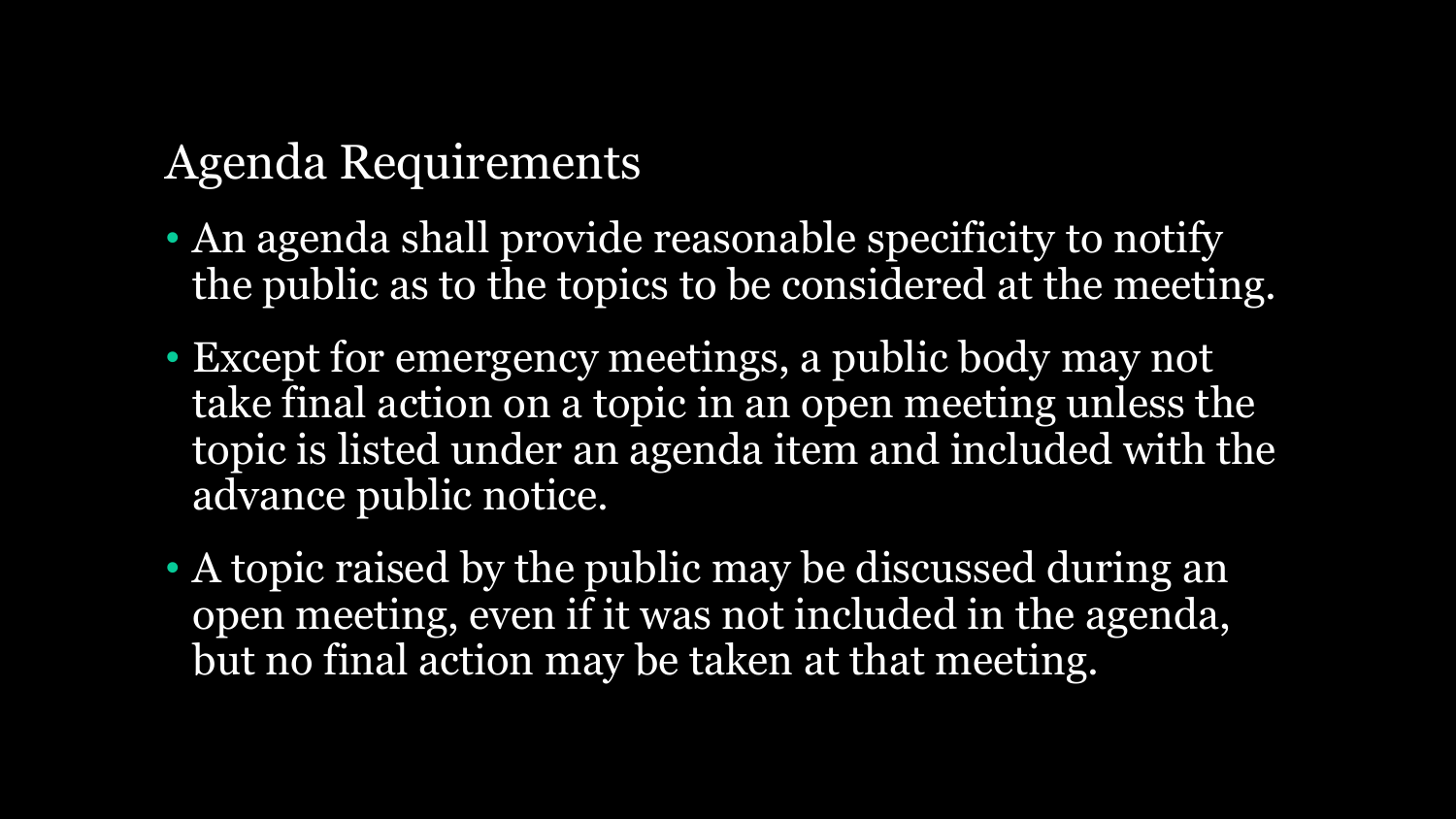# Minutes and Recordings of Open Meetings

- Except for site visits and traveling tours, written minutes and recordings must be kept of all open meetings.
- Pending minutes and recordings are public records.
- Approved minutes are the official record of the meeting.
- Any person in attendance can make their own recording if it does not interfere with the conduct of the meeting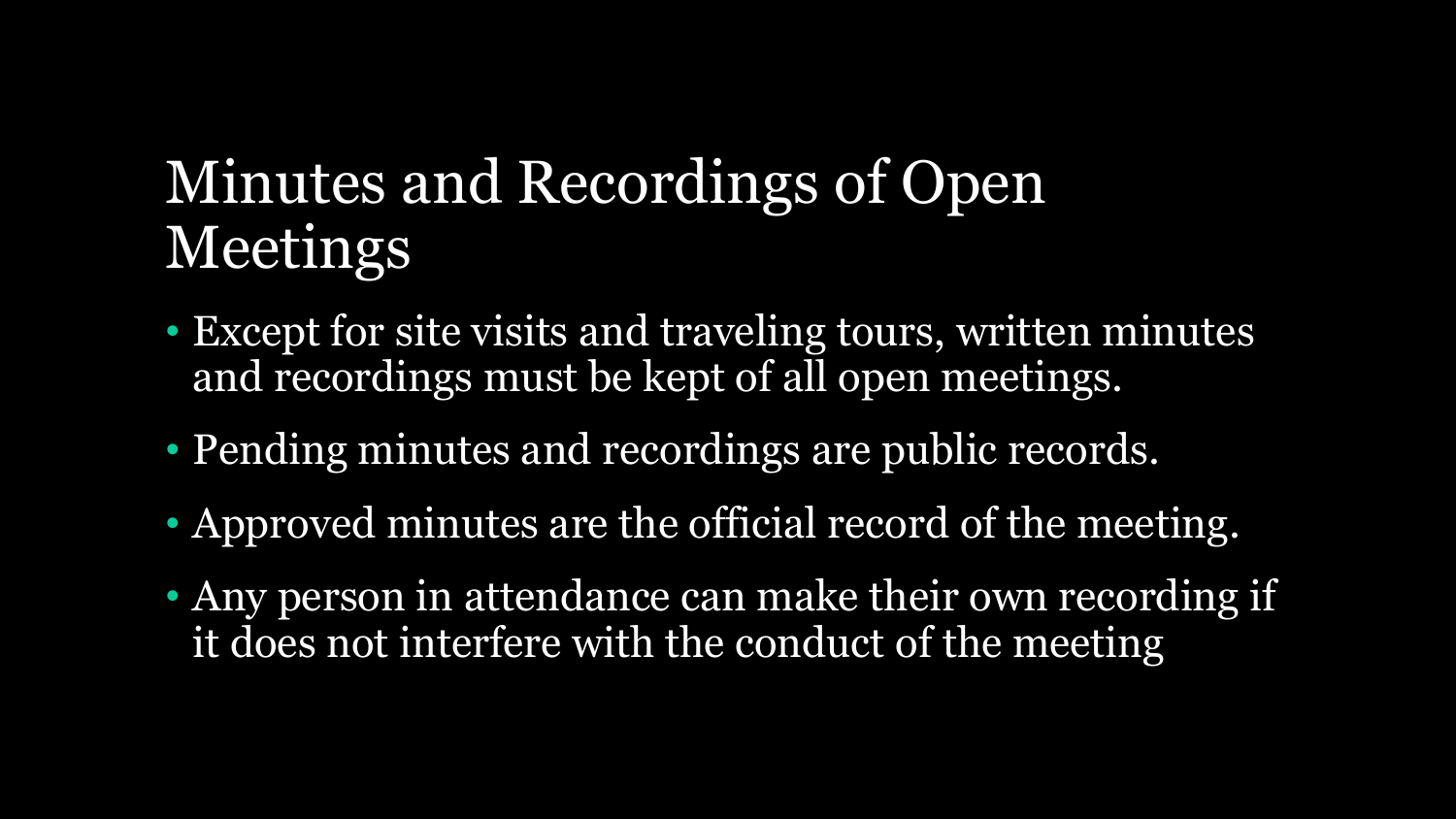Written minutes shall include:

- The date, time and place of the meeting
- The names of members present and absent
- The substance of all matter proposed, discussed or decided
- A record, by individual member, of each vote taken
- The name of each person who provided testimony or comments who is not a member of the public body
- The substance, in brief, of the testimony or comments by the public
- Any other information that is a record of the proceedings of the meeting that any member of the body requests be entered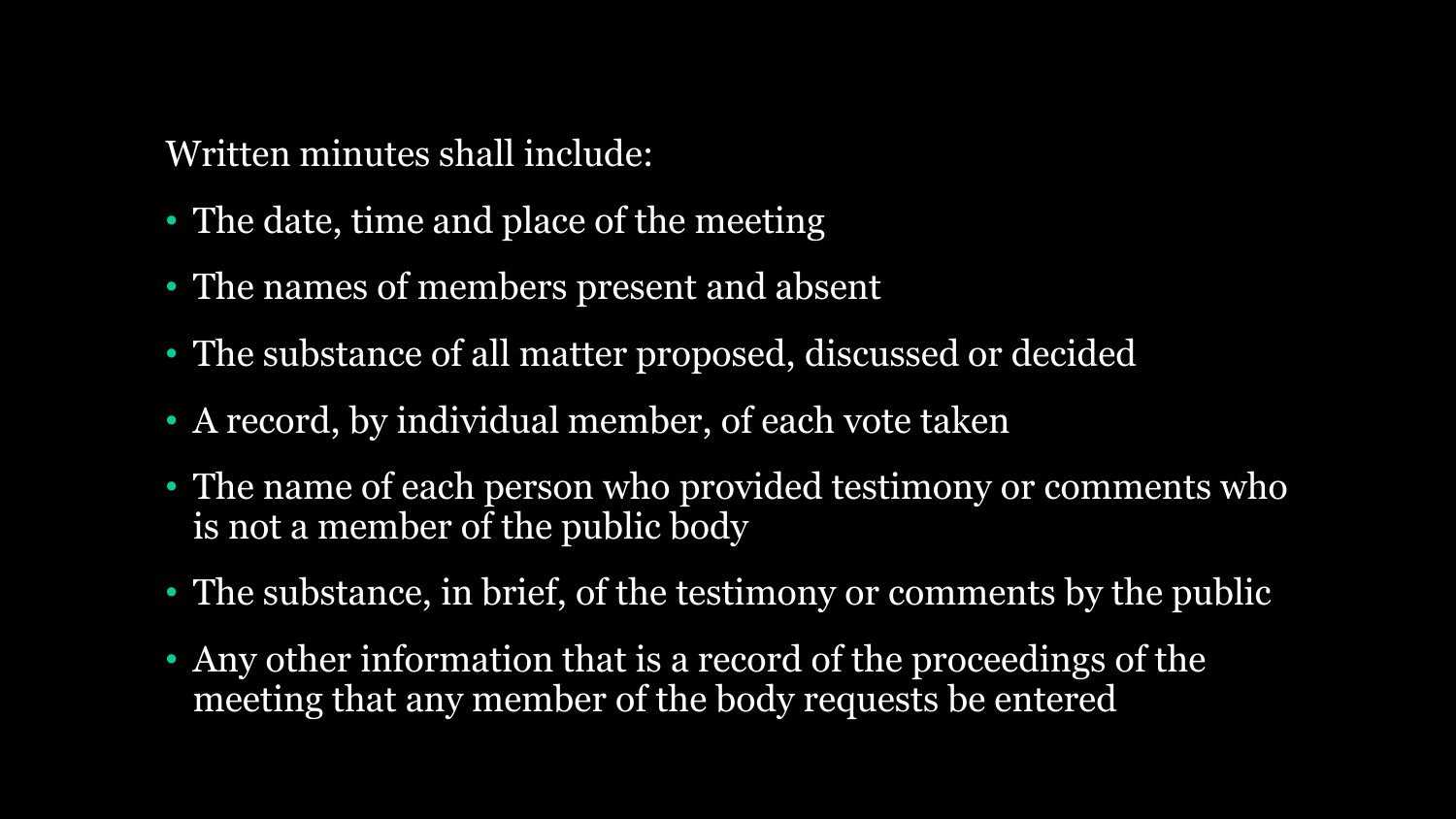A recording of an open meeting shall:

- Be a complete, unedited record of all open portions of the meeting from the commencement through adjournment; and
- •Be properly identified with the date, time, and place of the meeting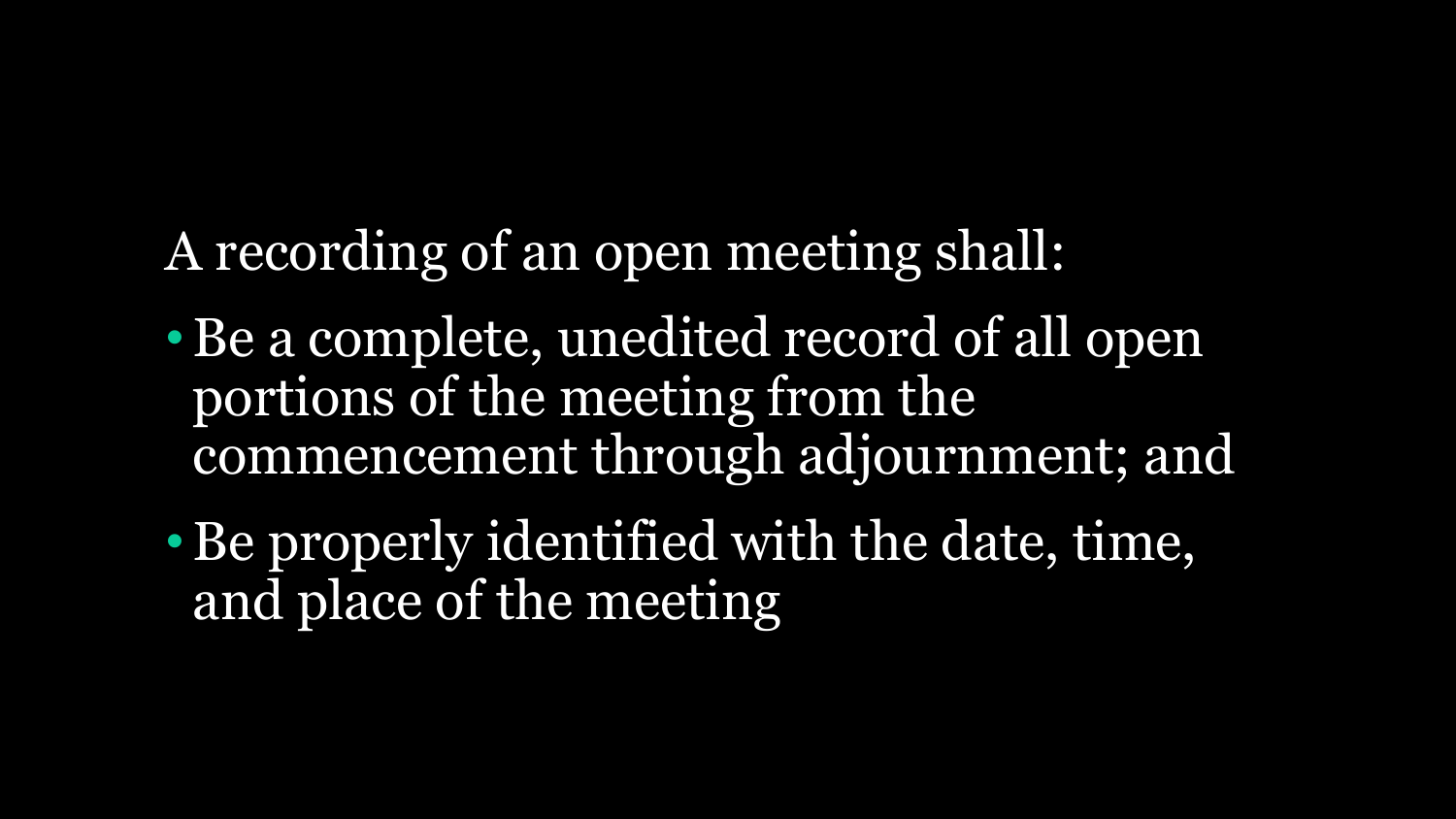# A local public body shall:

- Make an audio recording available to the public within 3 business days
- Make pending minutes available to the public within 30 days
- Within 3 business days after approving written minutes, post and make available a copy the approved minutes and any public materials distributed at the meeting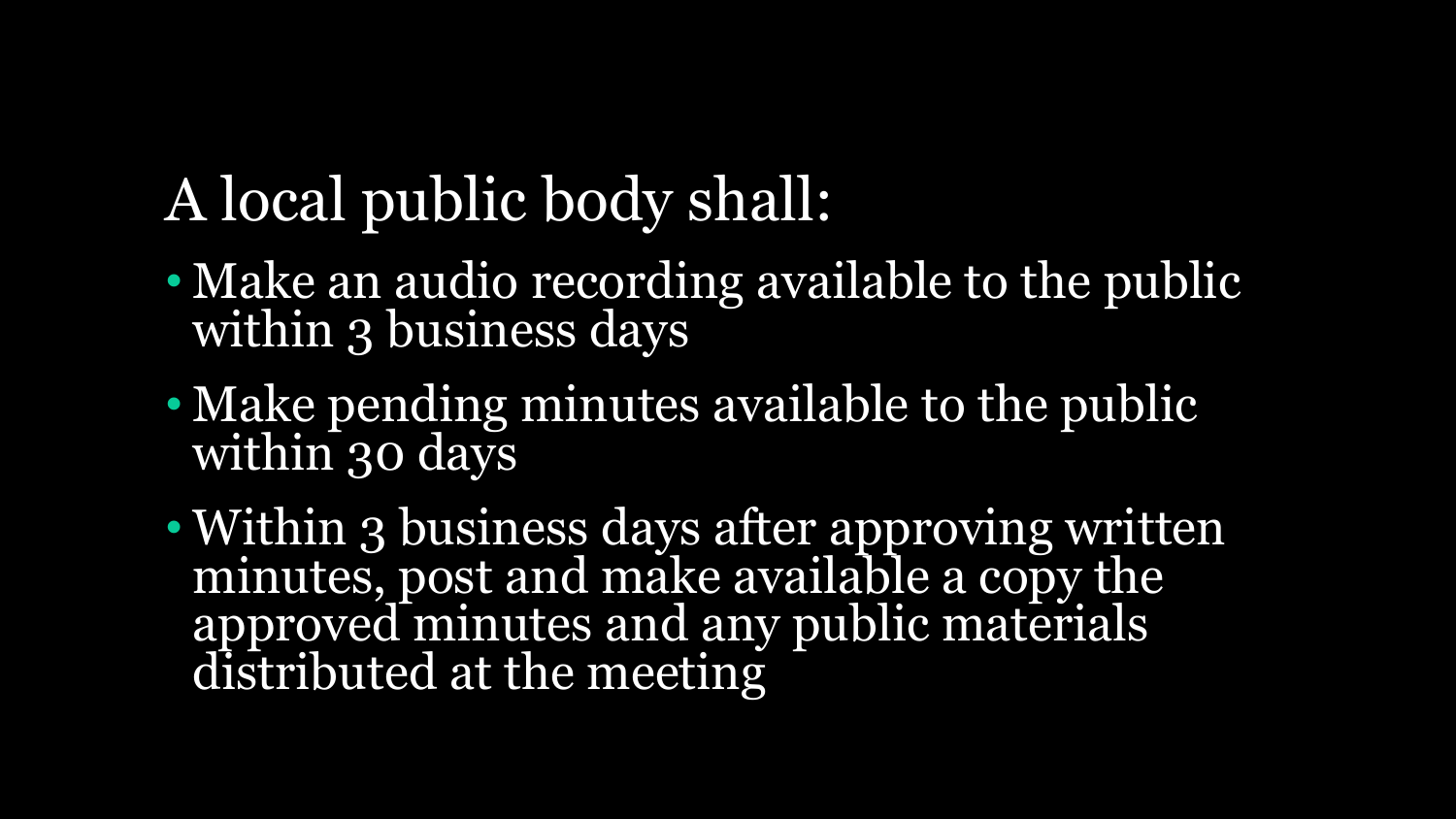# A closed meeting may be held if:

- A quorum is present;
- In a roll call vote two-thirds of the members in a properly noticed open meeting vote to close the meeting;
- The only matters that can be discussed in the closed meeting are those permitted in Section 52- 4-205;
- No ordinance, resolution, rule regulation, contract, or appointment is approved in the closed meeting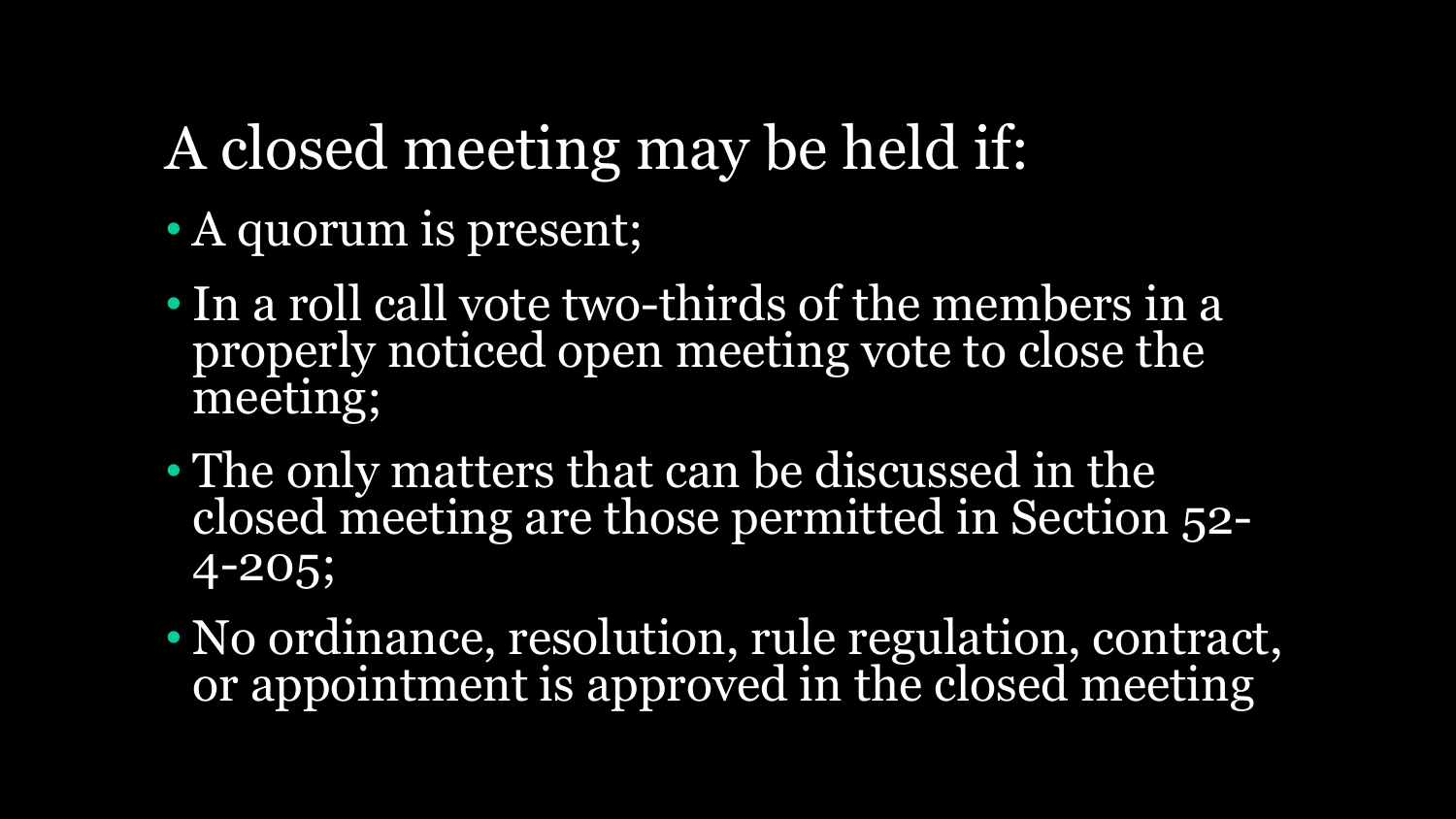### The following shall be publicly announced and entered on the minutes of the open meeting:

- the reason or reasons for holding a closed meeting;
- the location where the closed meeting will be held; and
- the vote by name, of each member of the public body, either for or against the motion to hold a closed meeting.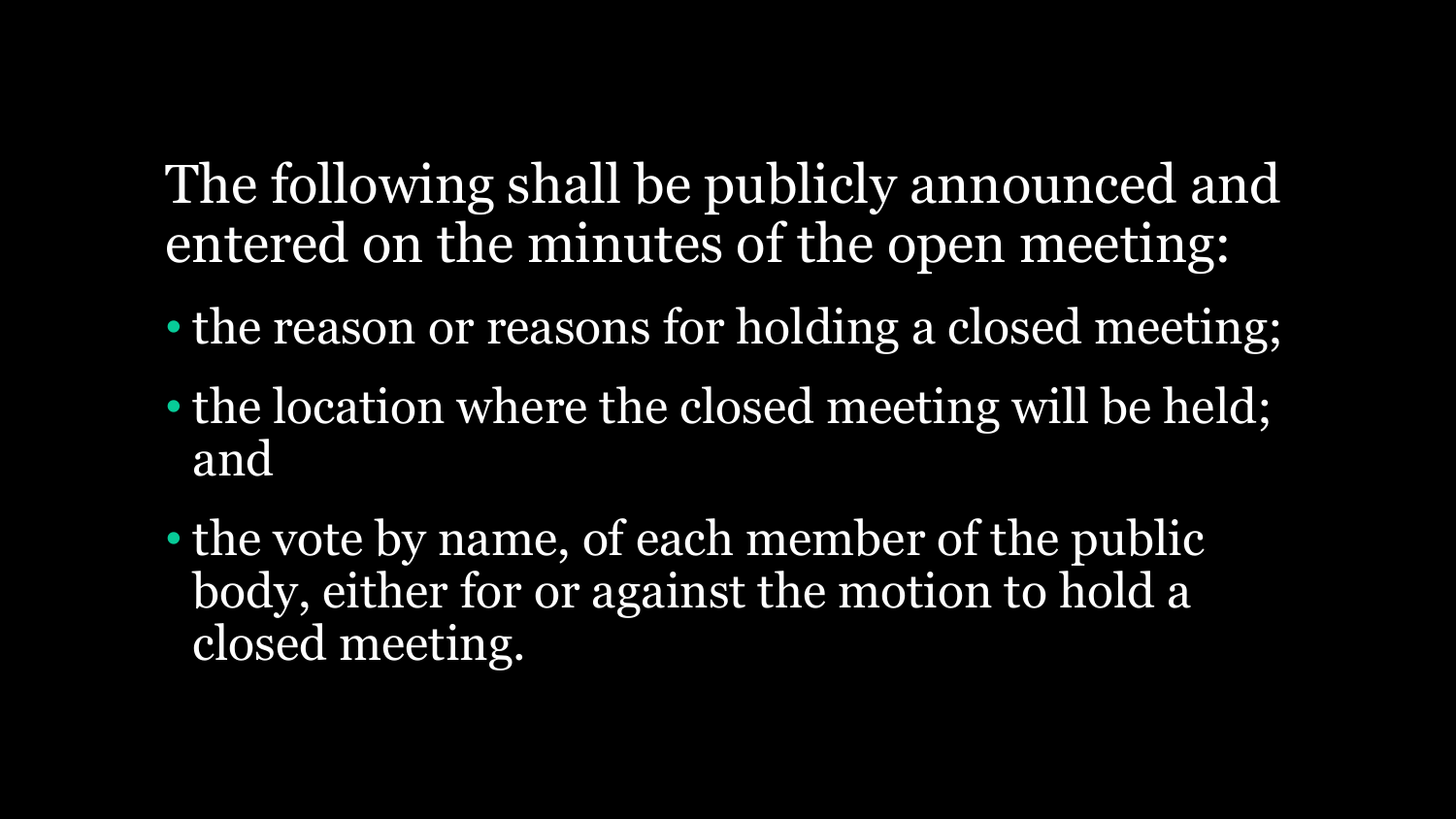### A closed meeting may only be held for:

- Discussion of the character, professional competence, or physical or mental health of an individual
- Strategy session to discuss collective bargaining
- Strategy session to discuss pending or reasonable imminent litigation
- Strategy session to discuss purchase, sale, exchange, or lease of real property, including any form of a water right or water shares
- Discussion regarding deployment of security personnel, devices, or systems
- Investigative proceedings regarding allegations of criminal misconduct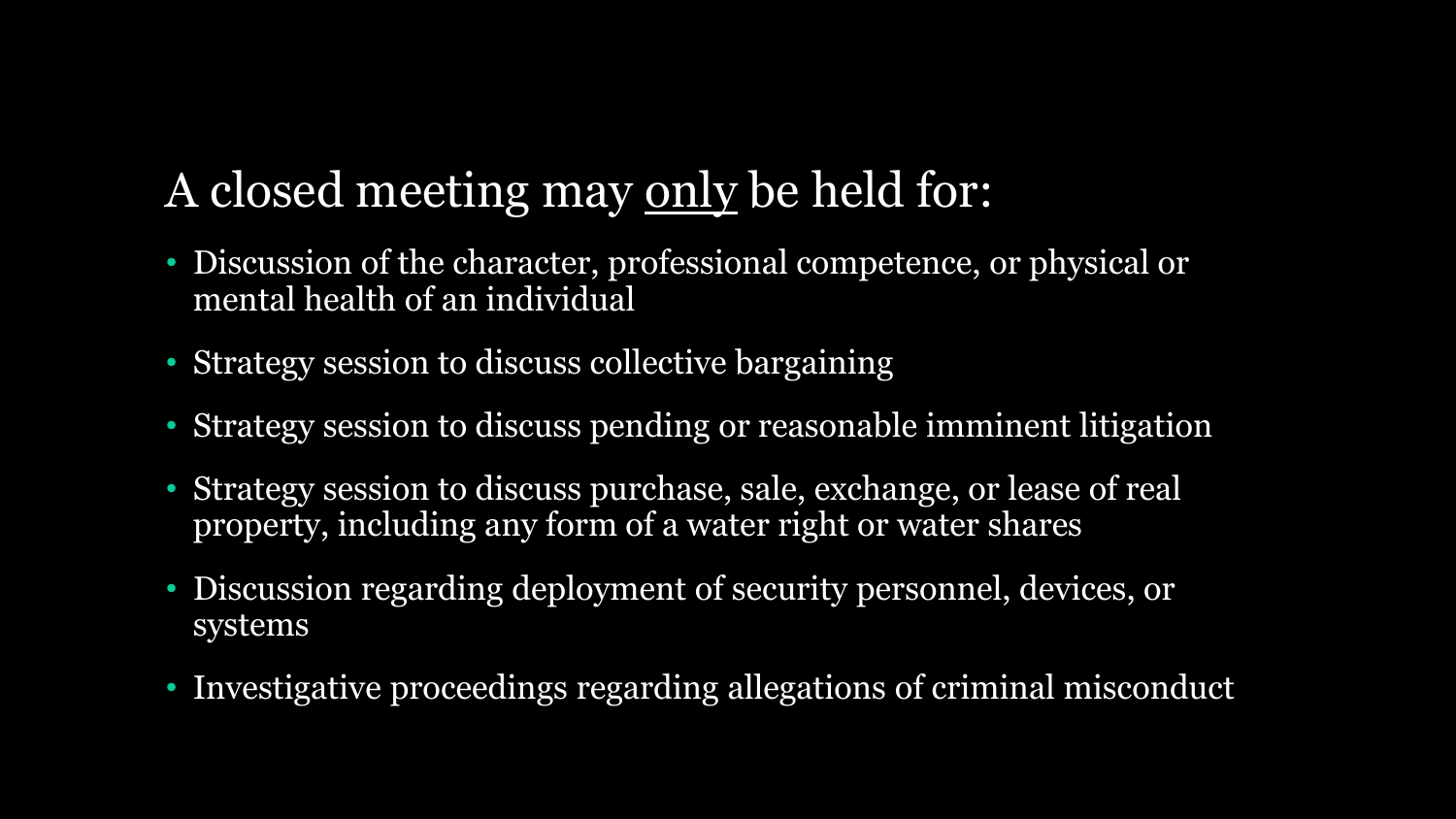Except where a sworn statement is required, a recording of the closed meeting is required and detailed written minutes may be kept.

Recordings must be a complete and unedited record from commencement through adjournment of the closed meeting.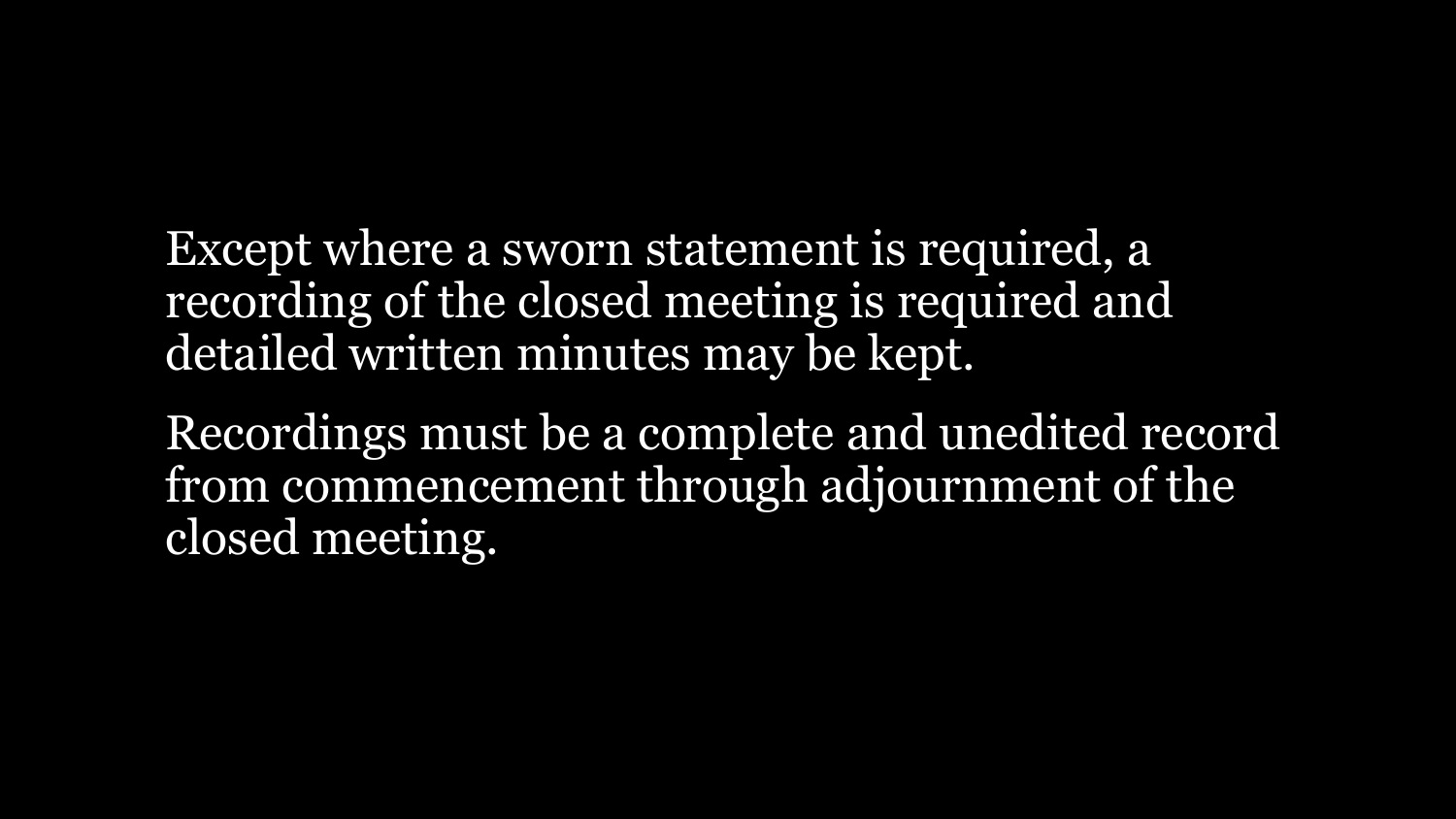The recording and any minutes of a closed meeting shall include:

- The date, time, and place of the meeting;
- The names of the members present and absent; and
- The names of all others present except where the disclosure would infringe on the confidentiality necessary to fulfill the original purpose of closing the meeting.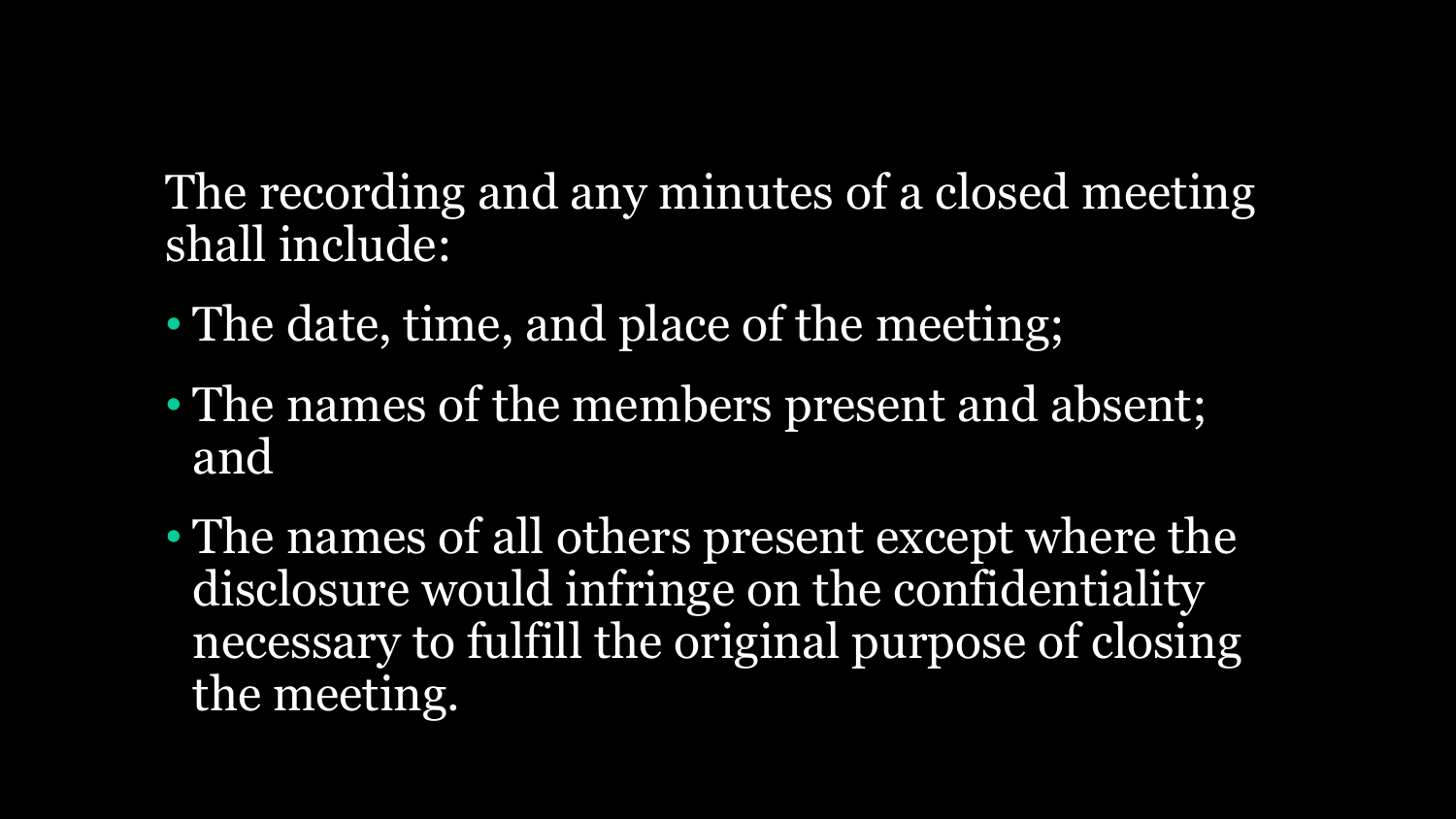### Sworn Statements

Instead of a recording, the person presiding shall sign a sworn statement affirming that the sole purpose for closing the meeting was to discuss:

- The character, professional competence, or physical or mental health of a individual; or
- The deployment of security personnel, devices, or systems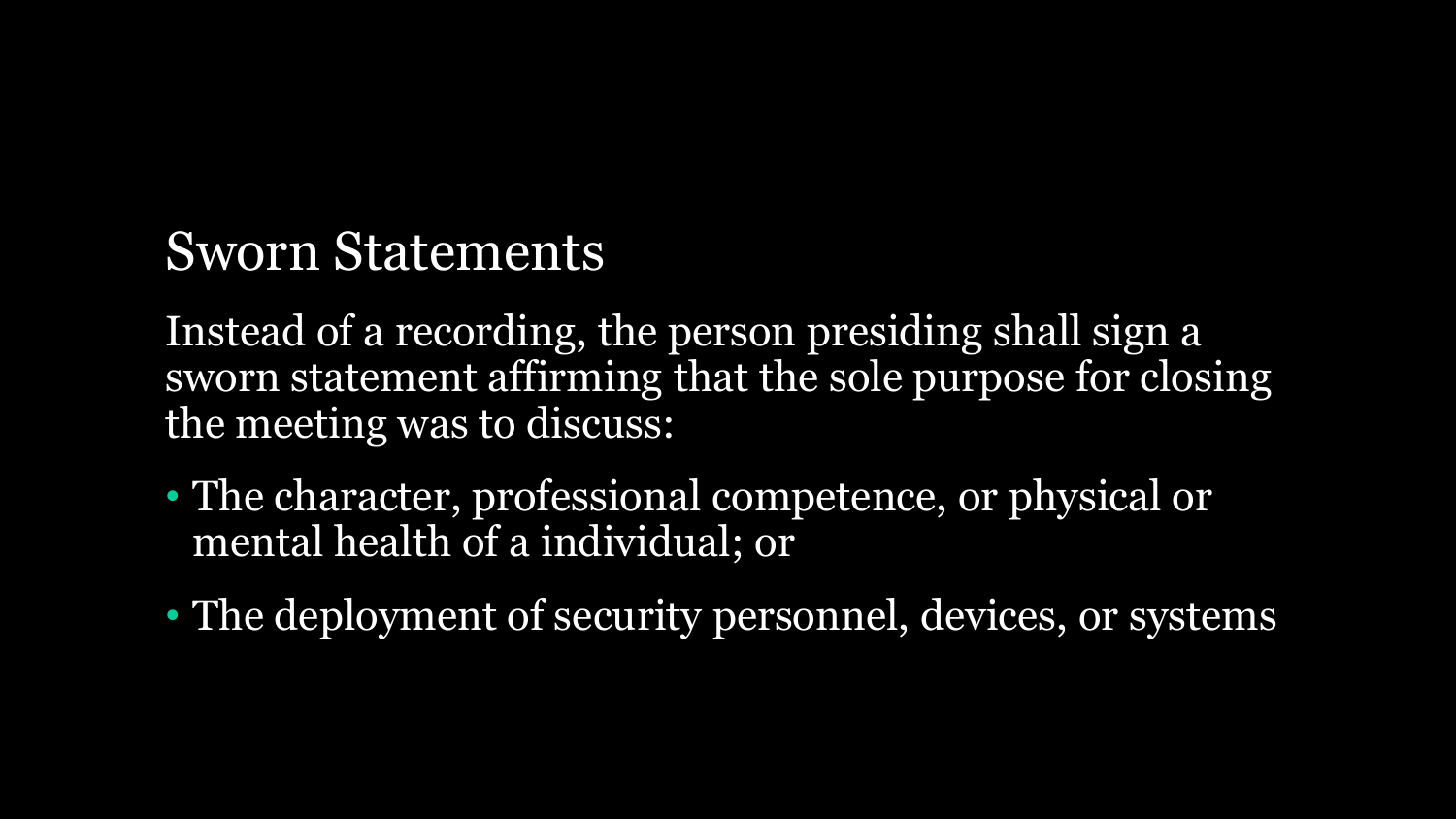### Electronic Meetings

"Electronic meeting" means a public meeting convened or conducted by means of a conference using electronic communications.

"Anchor location" means the physical location from which an electronic meeting originates or the participants are connected.

"Participate" means the ability to communicate with all of the members of a public body, either verbally or electronically, so that each member of the public body can hear or observe the communication.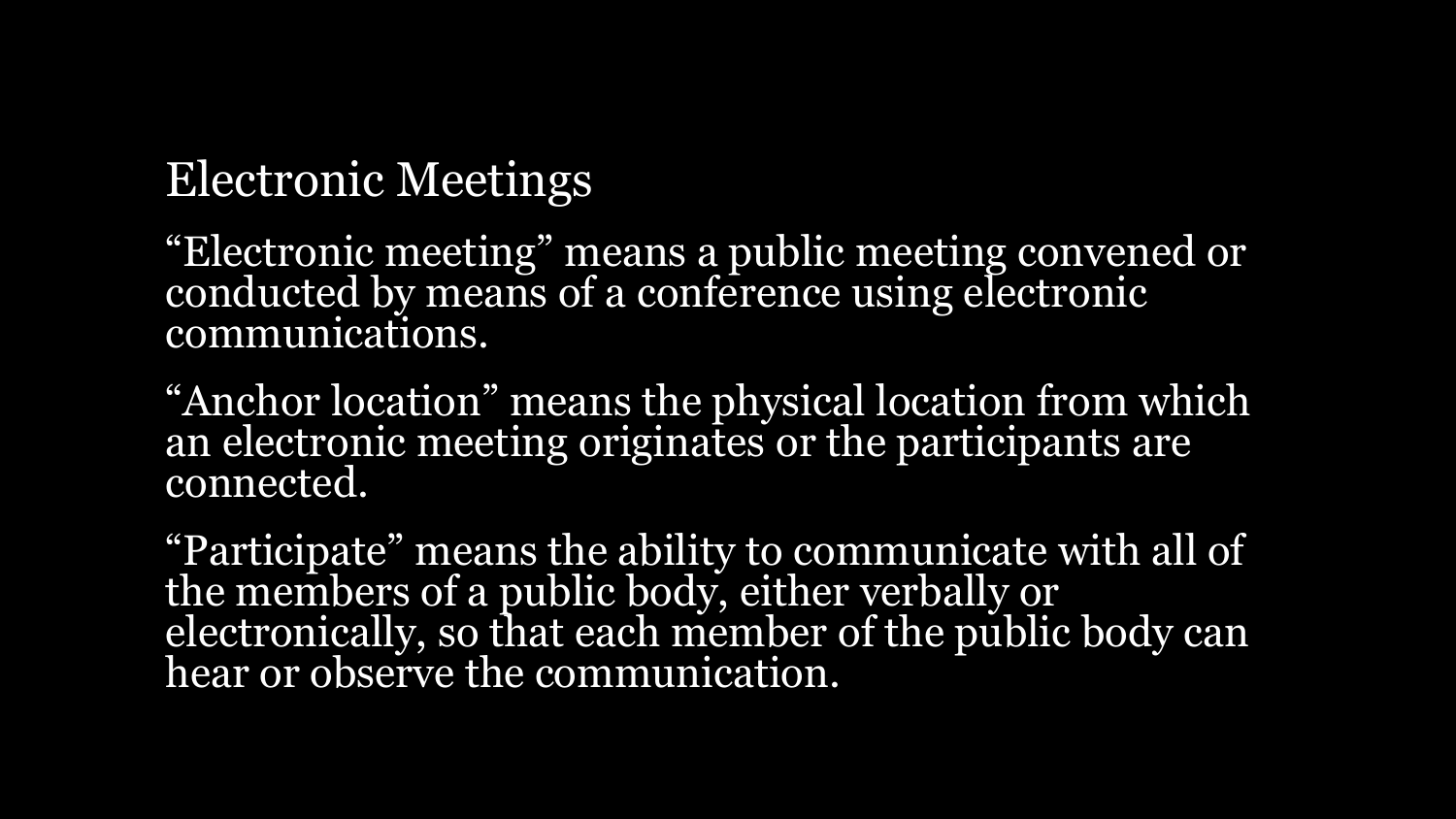# Electronic Meetings

A public body may not hold an electronic meeting unless it has adopted a resolution, rule, or ordinance governing the use of electronic meetings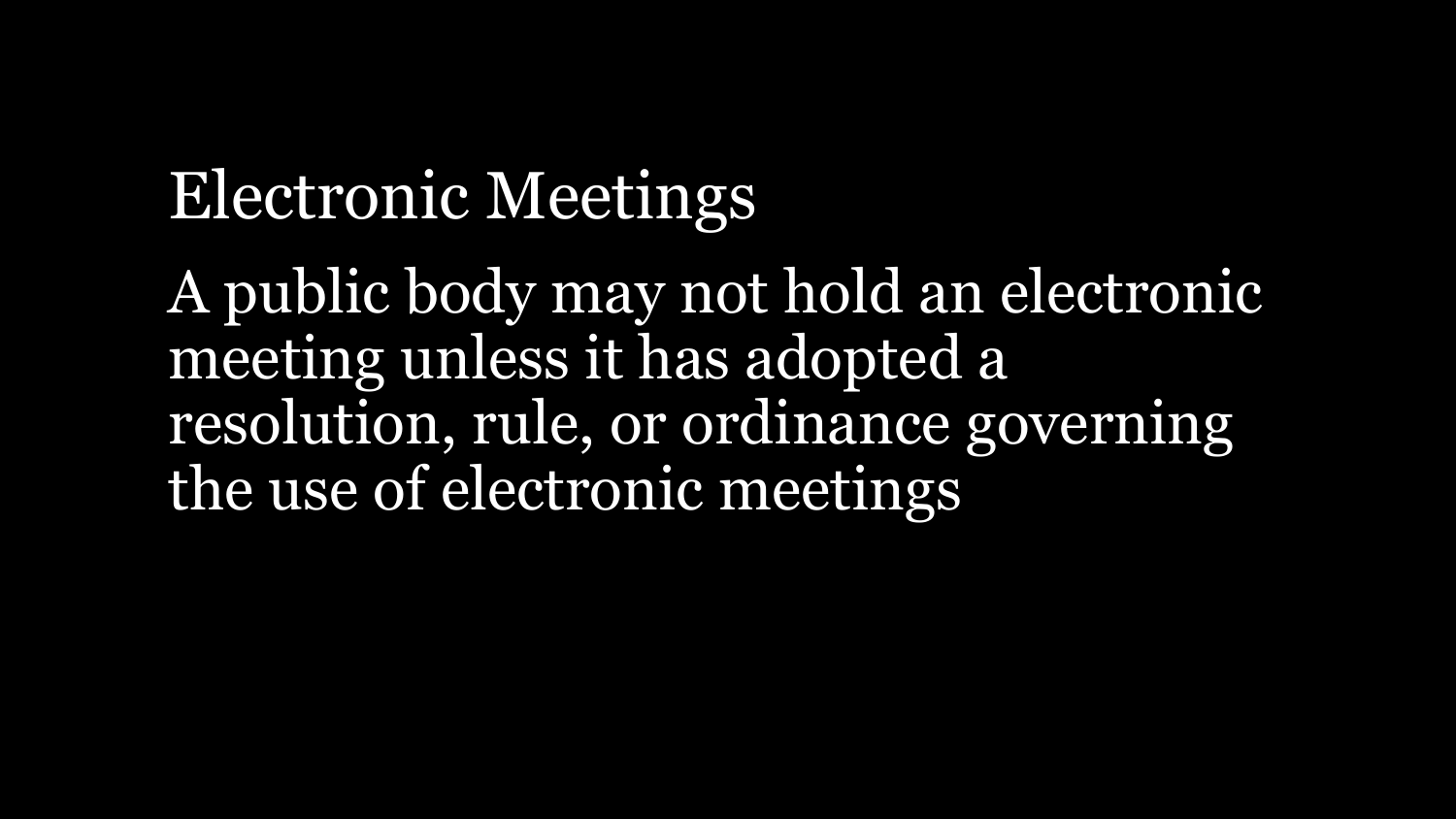A public body convening or conducting an electronic meeting shall:

- Give public notice under Section 52-4-202
- Post written notice at the anchor location (except for an electronic meeting held without an anchor location)
- Provide at least 24-hour notice to the public body, including how members will be connected, so members may participate in and be counted as present for all purposes;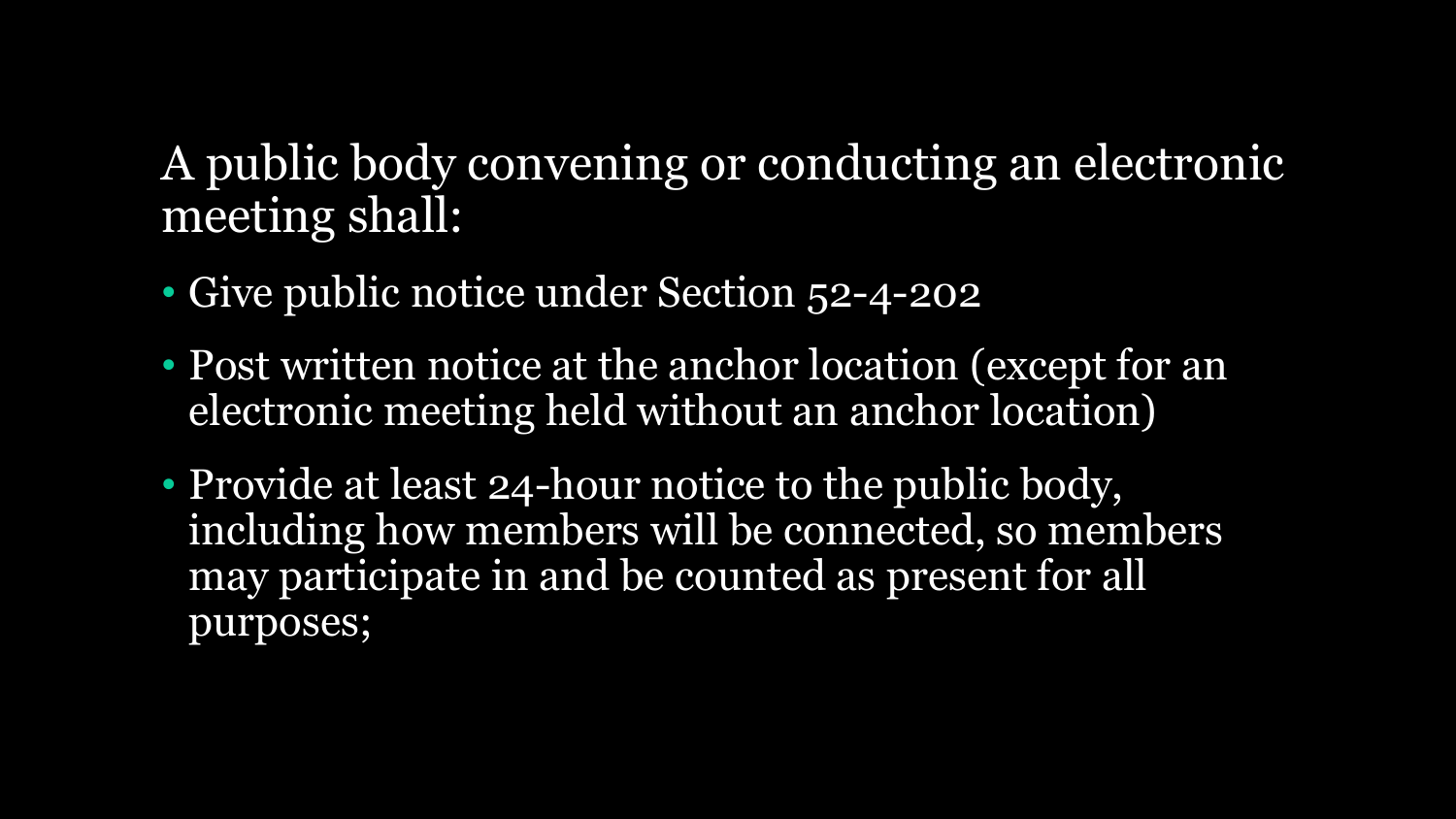## For an electronic meeting held at an anchor location, a public body:

Shall provide space and facilities at an anchor location for members of the public to attend the open portions of the meeting.

May provide means by which members of the public who are not physically present may attend the meeting remotely by electronic means.